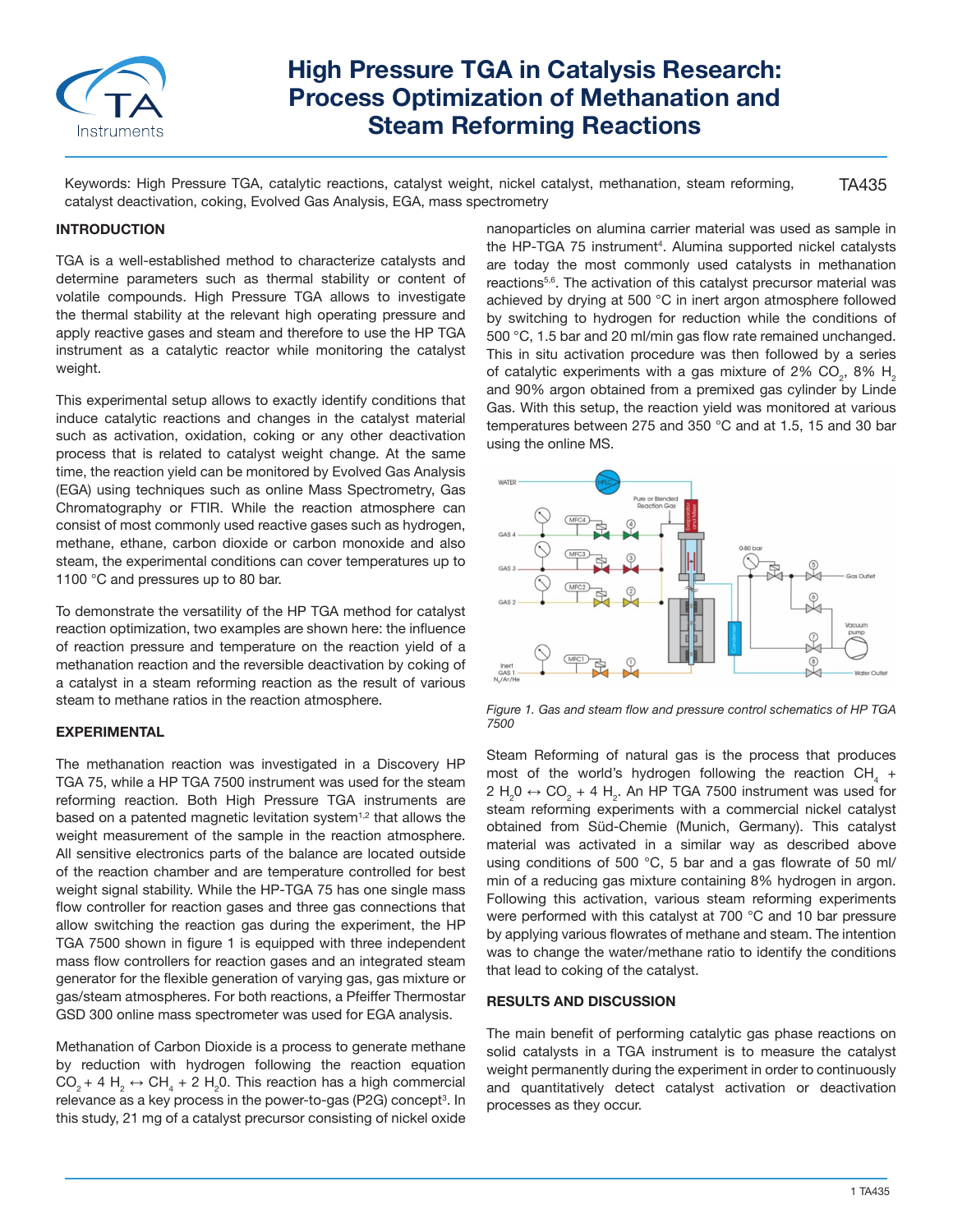#### Methanation Reaction

In the methanation example, the pre-catalyst was dried and then activated at 500 °C and 1.5 bar in hydrogen. After switching to hydrogen, about 180 minutes were required to reach a stable weight signal that indicated the complete activation (see figure 2). Prior to these experiments, the NiO content was determined by ICP-MS as 9% (wt) in the dried material. From the 1.76% activation weight loss due to reduction with hydrogen found in the TGA measurement, a 97% conversion rate of the NiO to the active metallic Nickel could be calculated.



*Figure 2. Activation of NiO/Al<sup>2</sup> O3 by drying in inert argon atmosphere followed by reduction in hydrogen*

Subsequently, this activated catalyst was used for the methanation reaction applying a reaction gas mixture with 8% hydrogen and 2% carbon dioxide in argon at various temperatures in the range of 275–350 °C. Gas flowrate was 20 ml/min at 1.5 bar. The online MS was applied to monitor the carbon dioxide, water and methane concentrations.  $\mathsf{CO}_2$  and water could be detected easily by their molecular ions of m/z 44 and 18 while the ion trace of 15 m/z was used to monitor the generation of methane, since the molecular ion of methane m/z 16 is also present in the CO<sub>2</sub> mass spectrum. The results of this measurement are shown in figure 3: as expected, the decrease of the CO<sub>2</sub> concentration goes along with the increase of the reaction products methane and water and the overall conversion rate of the reaction is directly related to the reaction temperature. As the temperature is changing in 25 °C steps up or down, concentrations of reactand and products correlate exactly. During this process, the catalyst weight remains stable and unchanged as it is required in a catalytic reaction. Catalyst weight change would indicate a deactivation process, for example by oxidation or other undesired side reaction and would most likely go along with a loss of catalytic activity.



*Figure 3. Methanation reaction at various temperatures with detection of the reaction components by online mass spectrometry*

In the next series of experiments, the influence of pressure was investigated by repeating the measurement at 15 bar and 30 bar with a gas flowrate of 100 ml/min. By comparing the MS data, it can be shown that in general, increasing the pressure is leading to a higher reaction yield and that the influence of temperature is similar, but more pronounced at 15 and 30 bar compared with the measurement at 1.5 bar. Figure 4 is showing the comparison between all three pressures using only the mass trace m/z 15 that indicates the methane concentration which is the important product of the methanation reaction. No catalyst weight change was detected at any pressure which is indicating that no deactivation or side reaction occured.



*Fig. 4. Influence of pressure and temperature on the conversion rate of a methanation reaction documented by the methane signal in the online MS.*

#### **Steam Reforming Reaction**

To study a steam reforming reaction, a commercial nickel catalyst by Süd-Chemie was used. The pelletized material was dried and activated at 500 °C with a reaction gas mixture of 8% hydrogen in argon at a pressure of 5 bar and a flowrate of 50 ml/min. Under these conditions, 240 minutes were required to complete the activation of the catalyst and to reach a stable weight signal. The conversion rate to the active metal catalyst could not be calculated this time because the NiO content of the catalyst was not known.